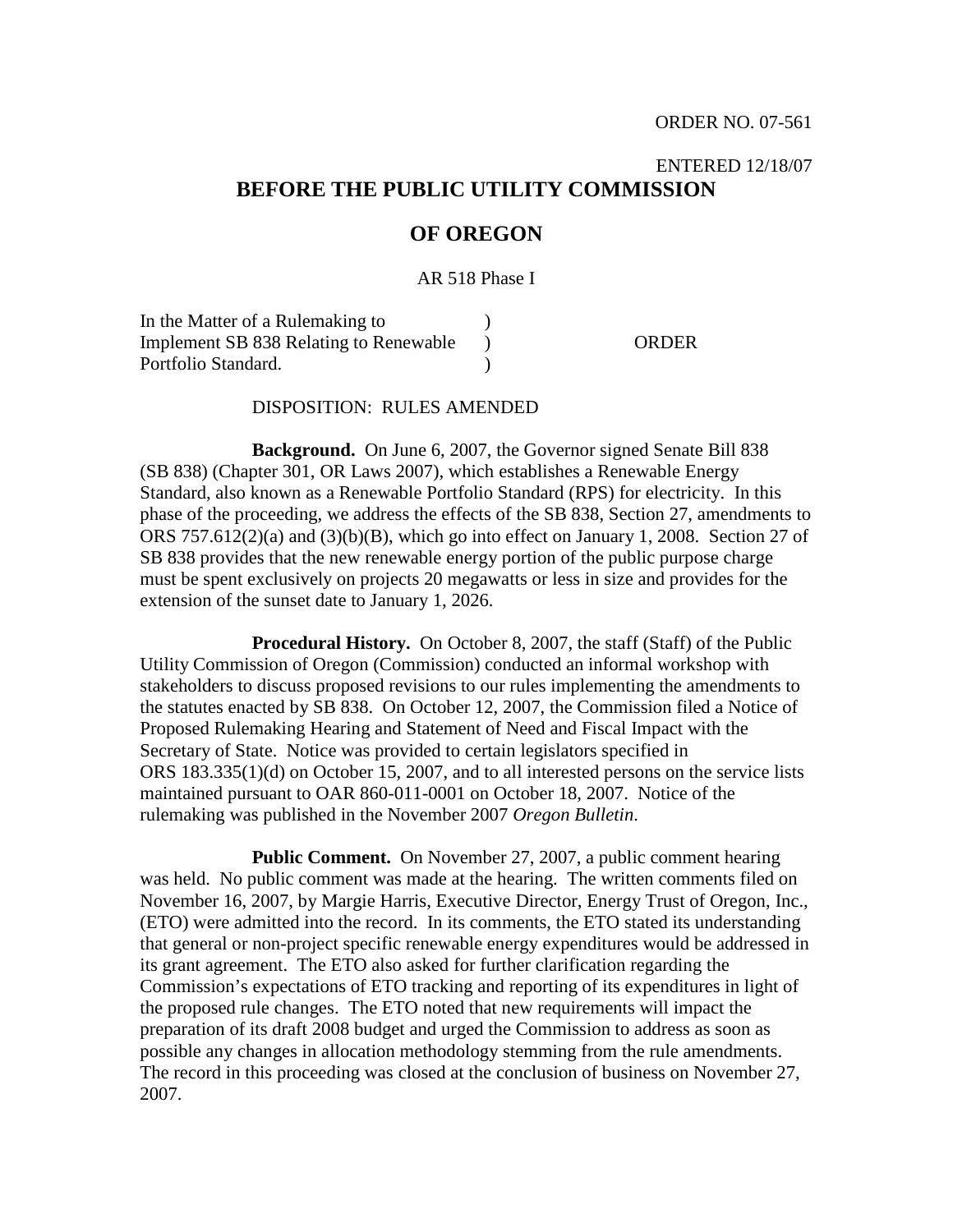Discussion. The proposed rule amendments address the SB 838 changes to ORS  $757.612(3)(b)(B)$ , amend OAR 860-038-0480 to provide an explicit link to the Commission's definition of above market costs of new renewable energy resources and reflect the new sunset date specified in Section 27 of SB 838. Funds spent under ORS  $757.612(3)(b)(B)$  must be assigned to specific renewable energy projects and the proposed rule amendments also make that clarification. We therefore conclude that other costs to administer renewable energy programs, including market development and program delivery activities of the ETO to be incorporated into any grant agreement, shall be addressed in a public process separate from this proceeding. Staff has indicated that it will work with the ETO and interested parties to address the issues in the Commission's grant agreement with the ETO.

**Conclusion.** The proposed rule amendments are required to implement SB 838, Section 27. There was no public comment opposing the proposed rule amendments. The proposed rule amendments accomplish their required purpose and should be adopted.

### ORDER

IT IS ORDERED that:

- The modifications to Oregon Administrative Rule 860-038-0005  $1<sub>1</sub>$ and 860-038-0480, as set forth in Appendix A, are adopted.
- $\overline{2}$ . The amended rules shall become effective upon filing with the Secretary of State.

DEC 1 8 2007 Made, entered, and effective John Savage Lee Bever Commissioner/ Chairman Ray Baum Commissioner

A person may petition the Commission for the amendment or repeal of a rule pursuant to ORS 183.390. A person may petition the Court of Appeals to determine the validity of a rule pursuant to ORS 183.400.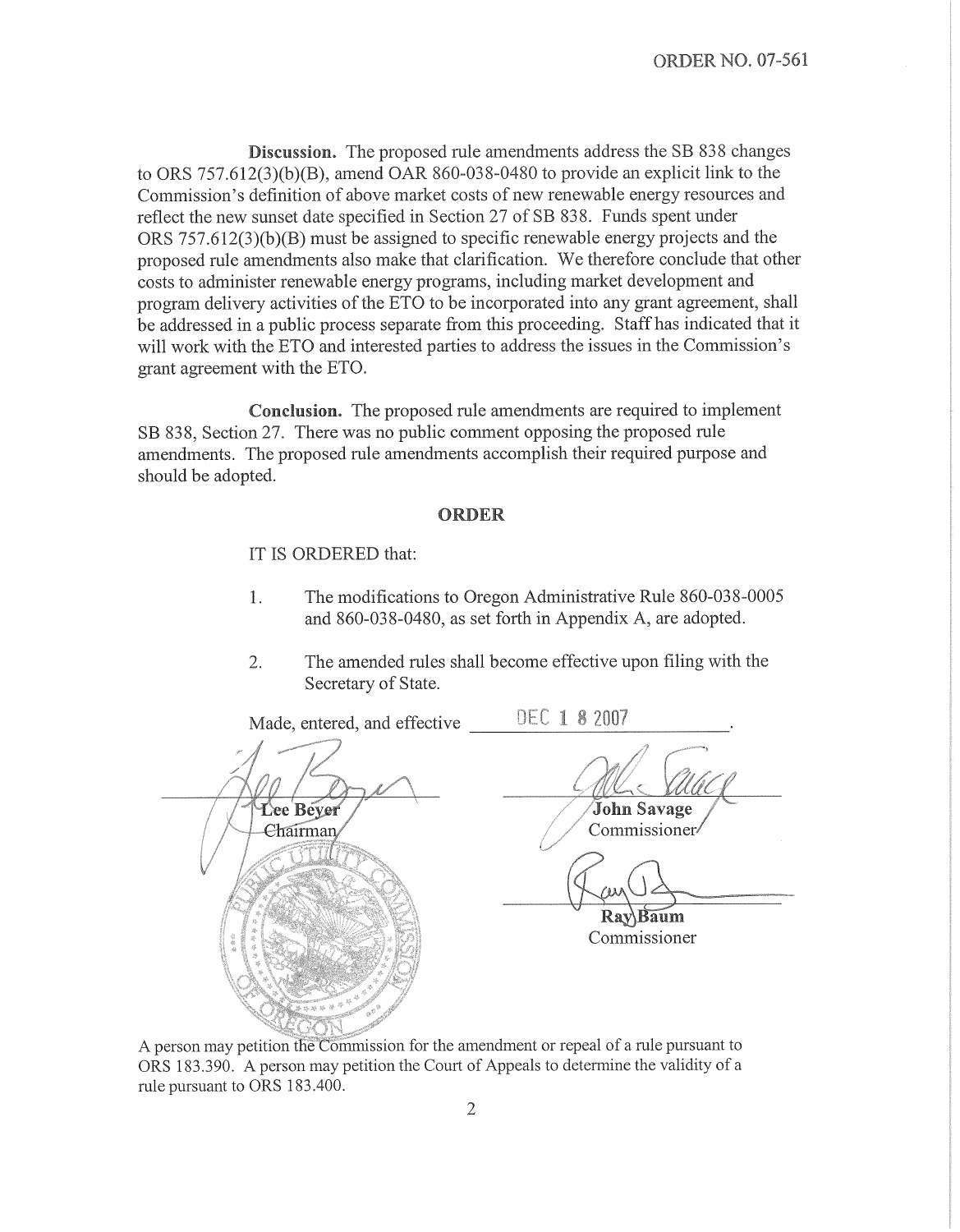# **860-038-0005**

### **Definitions for Direct Access Regulation**

As used in this Division:

(1) "Above-market costs of new renewable energy resources" means the portion of the net present value cost of producing power (including fixed and operating costs, delivery, overhead, and profit) from a new renewable energy resource that exceeds the market value of an equivalent quantity and distribution (across peak and off-peak periods and seasonality) of power from a nondifferentiated source, with the same term of contract.

(2) "Portfolio Options Committee" means a group appointed by the Commission, consisting of representatives from Commission Staff, the Oregon Department of Energy, and the following:

(a) Local governments;

(b) Electric companies;

(c) Residential consumers;

(d) Public or regional interest groups; and

(e) Small nonresidential consumers.

(3) "Affiliate" means a corporation or person who has an affiliated interest, as defined in ORS 757.015, with a public utility.

(4) "Aggregate" means combining retail electricity consumers into a buying group for the purchase of electricity and related services. "Aggregator" means an entity that aggregates.

(5) "Ancillary services" means those services necessary or incidental to the transmission and delivery of electricity from resources to retail electricity consumers, including but not limited to scheduling, frequency regulation, load shaping, load following, spinning reserves, supplemental reserves, reactive power, voltage control and energy balancing services.

(6) "Commission" means the Public Utility Commission of Oregon.

(7) "Common costs" means costs that cannot be directly assigned to a particular function.

(8) "Competitive operations" means any electric company's activities involving the sale or marketing of electricity services or directly related products in an Oregon retail market. Competitive operations include, but are not limited to, the following:

(a) Energy efficiency audits and programs;

(b) Sales, installation, management, and maintenance of electrical equipment that is used to provide generation, transmission, and distribution related services or enhances the reliability of such services; and

(c) Energy management services, including those services related to electricity metering and billing.

Services or products provided by the electric company as part of its electric service to its non-direct access customers within its allocated service territory, or transmission and distribution services to its direct access customers are not competitive operations.

# **(9) "Constructing and operating," as used in ORS 757.612(3)(b)(B), means constructing, or operating, or both.**

**(a) As used in ORS 757.612(3)(b)(B), "constructing" includes the following activities:**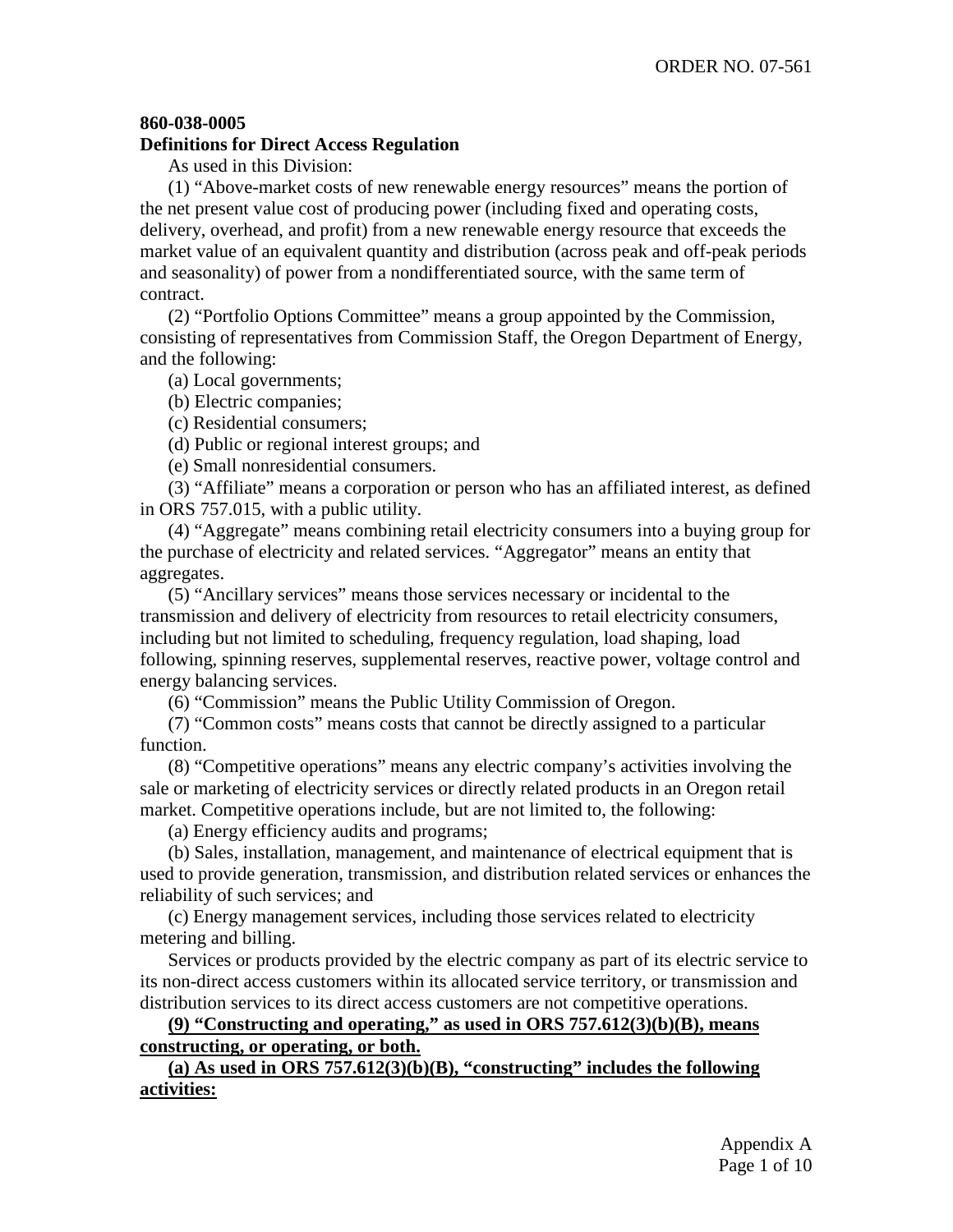**(A) Pre-development project studies, activities or costs that are related to the planned development of a new renewable energy resource that a developer or owner would reasonably expect to incur; and**

**(B) Activities or costs directly related to the building of a new renewable energy resource.**

# **(b) As used in ORS 757.612(3)(b)(B), "operating" includes the activities and costs necessary for a new renewable energy resource to function and to be maintained in good working order.**

(**910**) "Consumer-owned utility" means a municipal electric utility, a people's utility district, or an electric cooperative.

(**1011**) "Cost-of-service consumer" means a retail electricity consumer who is eligible for a cost-of-service rate under ORS 757.603.

(**1112**) "Default supplier" means an electric company that has a legal obligation to provide electricity services to a consumer, as determined by the Commission.

(**1213**) "Direct access" means the ability of a retail electricity consumer to purchase electricity and certain ancillary services directly from an entity other than the distribution utility.

(**1314**) "Direct service industrial consumer" means an end-user of electricity that obtains electricity directly from the transmission grid and not through a distribution utility.

(**1415**) "Distribution" means the delivery of electricity to retail electricity consumers through a distribution system consisting of local area power poles, transformers, conductors, meters, substations and other equipment.

(**1516**) "Distribution utility" means an electric utility that owns and operates a distribution system connecting the transmission grid to the retail electricity consumer.

(**1617**) "Divestiture" means the sale of all or a portion of an electric company's ownership share of a generation asset to a third party.

(**1718**) "Economic utility investment" means all Oregon allocated investments made by an electric company that offers direct access under ORS 757.600 to 757.667, including plants and equipment and contractual or other legal obligations, properly dedicated to generation or conservation, that were prudent at the time the obligations were assumed but the full benefits of which are no longer available to consumers as a direct result of ORS 757.600 to 757.667, absent transition credits. "Economic utility investment" does not include costs or expenses disallowed by the Commission in a prudence review or other proceeding, to the extent of such disallowance, and does not include fines or penalties authorized and imposed under state or federal law.

(**1819**) "Electric company" means an entity engaged in the business of distributing electricity to retail electricity consumers in this state but does not include a consumerowned utility.

(**1920**) "Electric company operational information" means information obtained by an electric company as part of its provision of services or products, as long as such products or services are not defined as "competitive operations." Such information includes, but is not limited to, data relating to the interconnection of customers to an electric company's transmission or distribution systems; trade secrets; competitive information relating to internal processes; market analysis reports; market forecasts; and information about an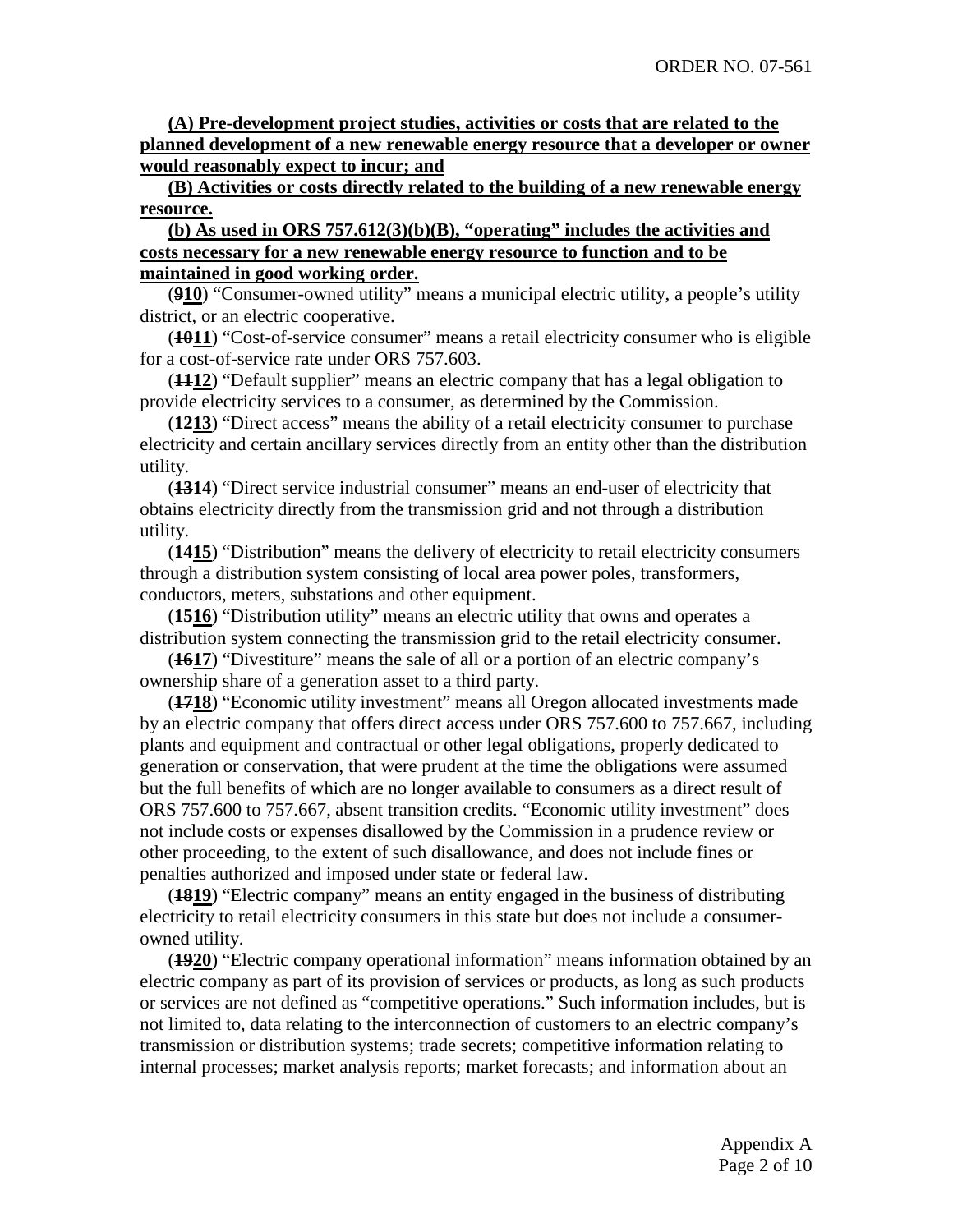electric company's transmission or distribution system, processes, operations, or plans or strategies for expansion.

(**2021**) "Electric cooperative" means an electric cooperative corporation organized under ORS Chapter 62 or under the laws of another state if the service territory of the electric cooperative includes a portion of this state.

(**2122**) "Electric utility" means an electric company or consumer-owned utility that is engaged in the business of distributing electricity to retail electricity consumers in this state.

(**2223**) "Electricity" means electric energy, measured in kilowatt-hours, or electric capacity, measured in kilowatts, or both.

(**2324**) "Electricity services" means electricity distribution, transmission, generation, or generation-related services.

(**2425**) "Electricity service supplier" or "ESS" means a person or entity that offers to sell electricity services available pursuant to direct access to more than one retail electricity consumer. "Electricity service supplier" does not include an electric utility selling electricity to retail electricity consumers in its own service territory. An ESS can also be an aggregator.

(**2526**) "Emergency default service" means a service option provided by an electric company to a nonresidential consumer that requires less than five business days' notice by the consumer or its electricity service supplier.

(**2627**) "Fully distributed cost" means the cost of an electric company good or service calculated in accordance with the procedures set forth in OAR 860-038-0200.

(**2728**) "Functional separation" means separating the costs of the electric company's business functions and recording the results within its accounting records, including allocation of common costs.

(**2829**) "Joint marketing" means the offering (including marketing, promotion, or advertising) of retail electric services by an electric company in conjunction with its competitive operation to consumers either through contact initiated by the electric company, its Oregon affiliate, or through contact initiated by the consumer.

(**2930**) "Large nonresidential consumer" means a nonresidential consumer whose kW demand at any point of delivery is greater than 30 kW during any two months within a prior 13-month period.

(**3031**) "Load" means the amount of electricity delivered to or required by a retail electricity consumer at a specific point of delivery.

(**3132**) "Local energy conservation" means conservation measures, projects, or programs that are installed or implemented within the service territory of an electric company.

(**3233**) "Low-income weatherization" means repairs, weatherization, and installation of energy efficient appliances and fixtures for low-income residences for the purpose of enhancing energy efficiency.

(**3334**) "Market transformation" means a lasting structural or behavioral change in the marketplace that increases the adoption of energy efficient technologies and practices.

**(3435**) "Multi-state electric company" means an electric company that provided regulated retail electric service in a state in addition to Oregon prior to January 1, 2000.

(**3536**) "Municipal electric utility" means an electric distribution utility owned and operated by or on behalf of a city.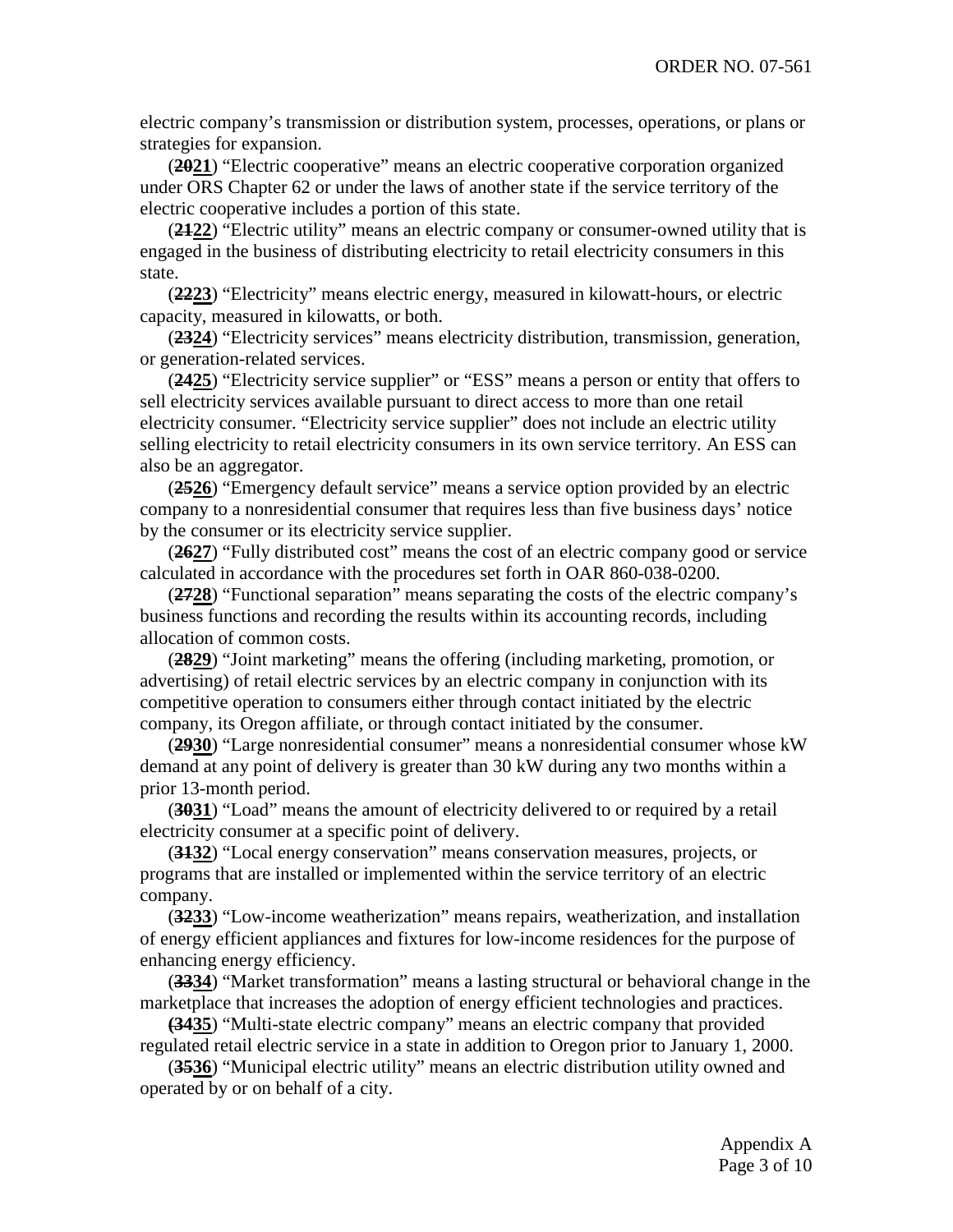(**3637**) "Net system power mix" means the mix of all power generation within the state or other region less all specific purchases from generation facilities in the state or region, as determined by the Oregon Department of Energy.

(**3738**) "New" as it refers to energy conservation, market transformation, and lowincome weatherization means measures, projects or programs that are installed or implemented after the date direct access is offered by an electric company.

(**3839**) "New renewable energy resource**,**" **means a renewable energy resource project or a new addition to an existing renewable energy resource project, or the electricity produced by the project, that was not in operation on or before July 23, 1999. "New renewable energy resource" does not include any portion of a renewable energy resource project under contract to the Bonneville Power Administration on or before July 23, 1999. as used in ORS 757.612(3)(b)(B), has the meaning provided in ORS 757.600(21) and references a specifically identified project that has, or is planned to have after construction, a nominal electric generating capacity, as defined in ORS 469.300, of 20 megawatts or less.**

(**3940**) "Non-energy attributes" means the environmental, economic, and social benefits of generation from renewable energy facilities. These attributes are normally transacted in the form of Tradable Renewable Certificates.

(**4041**) "Nonresidential consumer" means a retail electricity consumer who is not a residential consumer.

(**4142**) "Ongoing valuation" means the process of determining transition costs or benefits for a generation asset by comparing the value of the asset output at projected market prices for a defined period to an estimate of the revenue requirement of the asset for the same time period.

(**4243**) "One-time administrative valuation" means the process of determining the market value of a generation asset over the life of the asset, or a period as established by the Commission, using a process other than divestiture.

(**4344**) "One average megawatt" means 8,760,000 kilowatt-hours (8,784,000 in a leap year) of electricity per twelve consecutive month period.

(**4445**) "Oregon affiliate" means an affiliate engaged in the sale or marketing of electricity services or directly related products in an Oregon retail market.

(**4546**) "Oregon share" means, for a multi-state electric company, an interstate allocation based upon a fixed allocation or method of allocation established in a Resource Plan or, in the case of an electric company that is not a multi-state electric company, 100 percent.

(**4647**) "People's utility district" has the meaning given that term in ORS 261.010.

(**4748**) "Portfolio" means a set of product and pricing options for electricity.

(**4849**) "Proprietary consumer information" means any information compiled by an electric company on a consumer in the normal course of providing electric service that makes possible the identification of any individual consumer by matching such information with the consumer's name, address, account number, type or classification of service, historical electricity usage, expected patterns of use, types of facilities used in providing service, individual contract terms and conditions, price, current charges, billing records, or any other information that the consumer has expressly requested not be disclosed. Information that is redacted or organized in such a way as to make it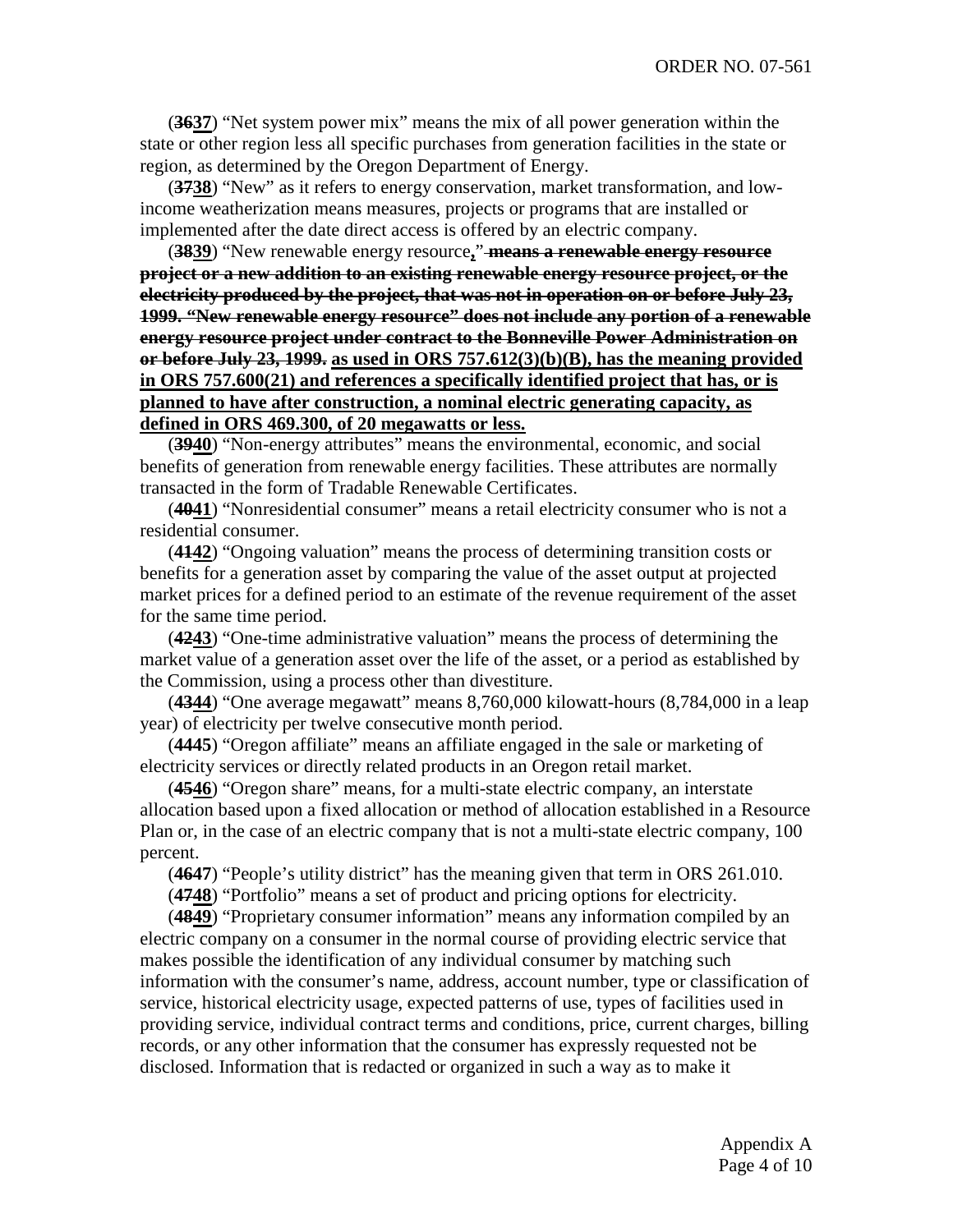impossible to identify the consumer to whom the information relates does not constitute proprietary consumer information.

(**4950**) "Qualifying expenditures" means those expenditures for energy conservation measures that have a simple payback period of not less than one year and not more than 10 years and expenditures for the above-market costs of new renewable energy resources, provided that the Oregon Department of Energy may establish by rule a limit on the maximum above-market cost for renewable energy that is allowed as a credit.

(**5051**) "Registered dispute" means an unresolved issue affecting a retail electricity consumer, an ESS, or an electric company that is under investigation by the Commission's Consumer Services Section but is not the subject of a formal complaint.

(**5152**) "Regulated charges" means charges for services subject to the jurisdiction of the Commission.

(**5253**) "Regulatory assets" means assets that result from rate actions of regulatory agencies.

(**5354**) "Renewable energy resources" means:

(a) Electricity-generation facilities fueled by wind, waste, solar or geothermal power, or by low-emission nontoxic biomass based on solid organic fuels from wood, forest, and field residues;

(b) Dedicated energy crops available on a renewable basis;

(c) Landfill gas and digester gas; and

(d) Hydroelectric facilities located outside protected areas as defined by federal law in effect on July 23, 1999.

(**5455**) "Residential consumer" means a retail electricity consumer that resides at a dwelling primarily used for residential purposes. "Residential consumer" does not include retail electricity consumers in a dwelling typically used for residency periods of less than 30 days, including hotels, motels, camps, lodges, and clubs. As used in this section, "dwelling" includes but is not limited to single-family dwellings, separately metered apartments, adult foster homes, manufactured dwellings, recreational vehicles, and floating homes.

(**5556**) "Retail electricity consumer" means the end user of electricity for specific purposes such as heating, lighting, or operating equipment and includes all end users of electricity served through the distribution system of an electric utility on or after July 23, 1999, whether or not each end user purchases the electricity from the electric utility. For purposes of this definition, a new retail electricity consumer means a retail electricity consumer that is unaffiliated with the retail electricity consumer previously served after March 1, 2002, at the site.

(**5657**) "Self-directing consumer" means a retail electricity consumer that has used more than one average megawatt of electricity at any one site in the prior calendar year or an aluminum plant that averages more than 100 average megawatts of electricity use in the prior calendar year, that has received final certification from the Oregon Department of Energy for expenditures for new energy conservation or new renewable energy resources and that has notified the electric company that it will pay the public purpose charge, net of credits, directly to the electric company in accordance with the terms of the electric company's tariff regarding public purpose credits.

(**5758**) "Serious injury to person" has the meaning given in OAR 860-024-0050. (**5859**) "Serious injury to property" has the meaning given in OAR 860-024-0050.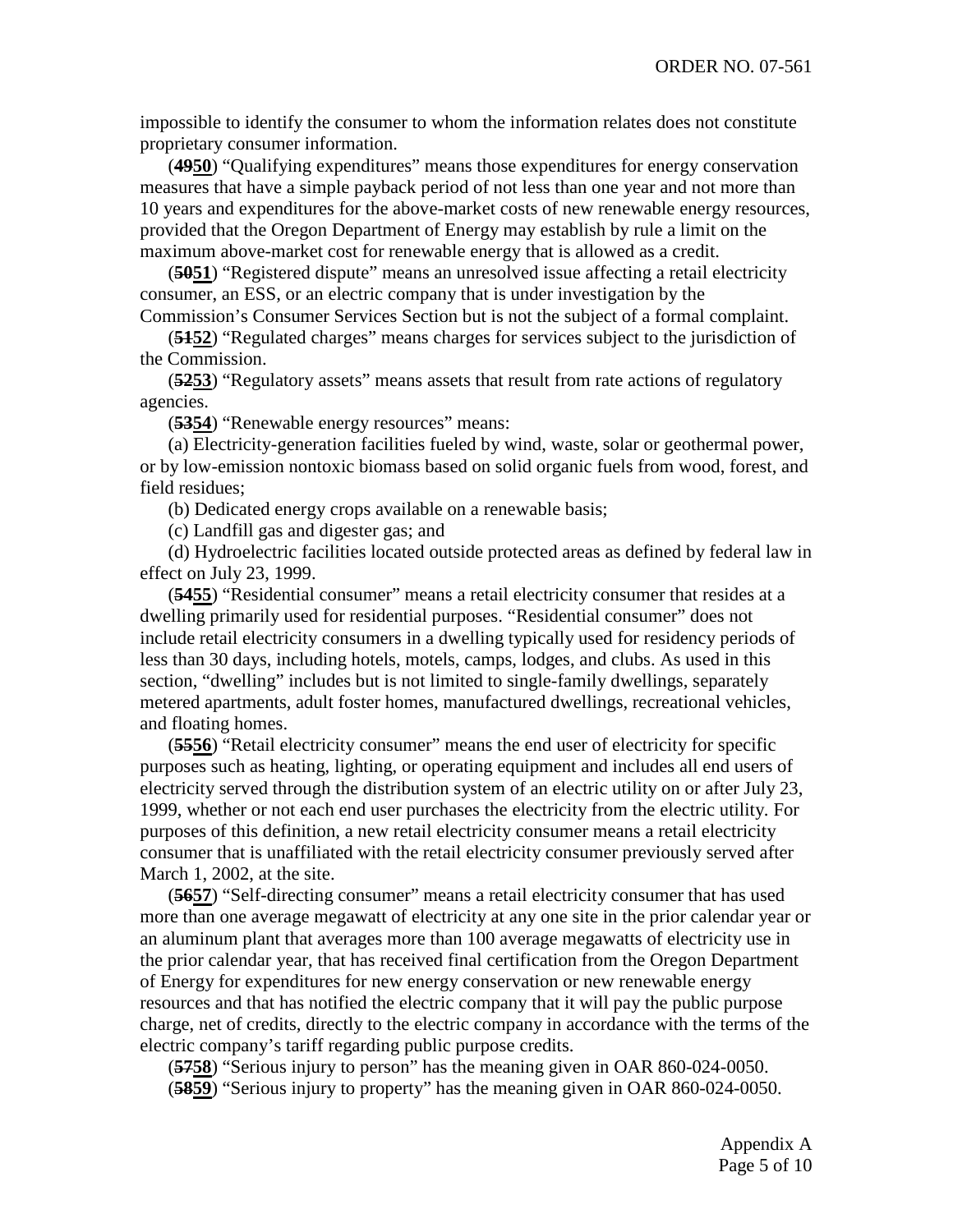(**5960**) "Site" means:

(a) Buildings and related structures that are interconnected by facilities owned by a single retail electricity consumer and that are served through a single electric meter; or

(b) A single contiguous area of land containing buildings or other structures that are separated by not more than 1,000 feet, such that:

(A) Each building or structure included in the site is no more than 1,000 feet from at least one other building or structure in the site;

(B) Buildings and structures in the site, and land containing and connecting buildings and structures in the site, are owned by a single retail electricity consumer who is billed for electricity use at the buildings and structures; and

(C) Land shall be considered to be contiguous even if there is an intervening public or railroad right of way, provided that rights of way land on which municipal infrastructure facilities exist (such as street lighting, sewerage transmission, and roadway controls) shall not be considered contiguous.

(**6061**) "Small nonresidential consumer" means a nonresidential consumer that is not a large nonresidential consumer.

(**6162**) "Special contract" means a rate agreement that is justified primarily by price competition or service alternatives available to a retail electricity consumer, as authorized by the Commission under ORS 757.230.

(**6263**) "Structural separation" means separating the electric company's assets by transferring assets to an affiliated interest of the electric company.

(**6364**) "Total transition amount" means the sum of an electric company's transition costs and transition benefits.

(**6465**) "Traditional allocation methods" means, in respect to a multi-state electric company, inter-jurisdictional cost and revenue allocation methods relied upon in such electric company's last Oregon rate proceeding completed prior to December 31, 2000.

(**6566**) "Transition benefits" means the value of the below-market costs of an economic utility investment.

(**6667**) "Transition charge" means a charge or fee that recovers all or a portion of an uneconomic utility investment.

(**6768**) "Transition costs" means the value of the above-market costs of an uneconomic utility investment.

(**6869**) "Transition credit" means a credit that returns to consumers all or a portion of the benefits from an economic utility investment.

(**6970**) "Transmission grid" means the interconnected electrical system that transmits energy from generating sources to distribution systems and direct service industries.

(**7071**) "Unbundling" means the process of assigning and allocating a utility's costs into functional categories.

(**7172**) "Uneconomic utility investment" means all Oregon allocated investments made by an electric company that offers direct access under ORS 757.600 to 757.667, including plants and equipment and contractual or other legal obligations, properly dedicated to generation, conservation and work-force commitments, that were prudent at the time the obligations were assumed but the full costs of which are no longer recoverable as a direct result of ORS 757.600 to 757.667, absent transition charges. "Uneconomic utility investment" does not include costs or expenses disallowed by the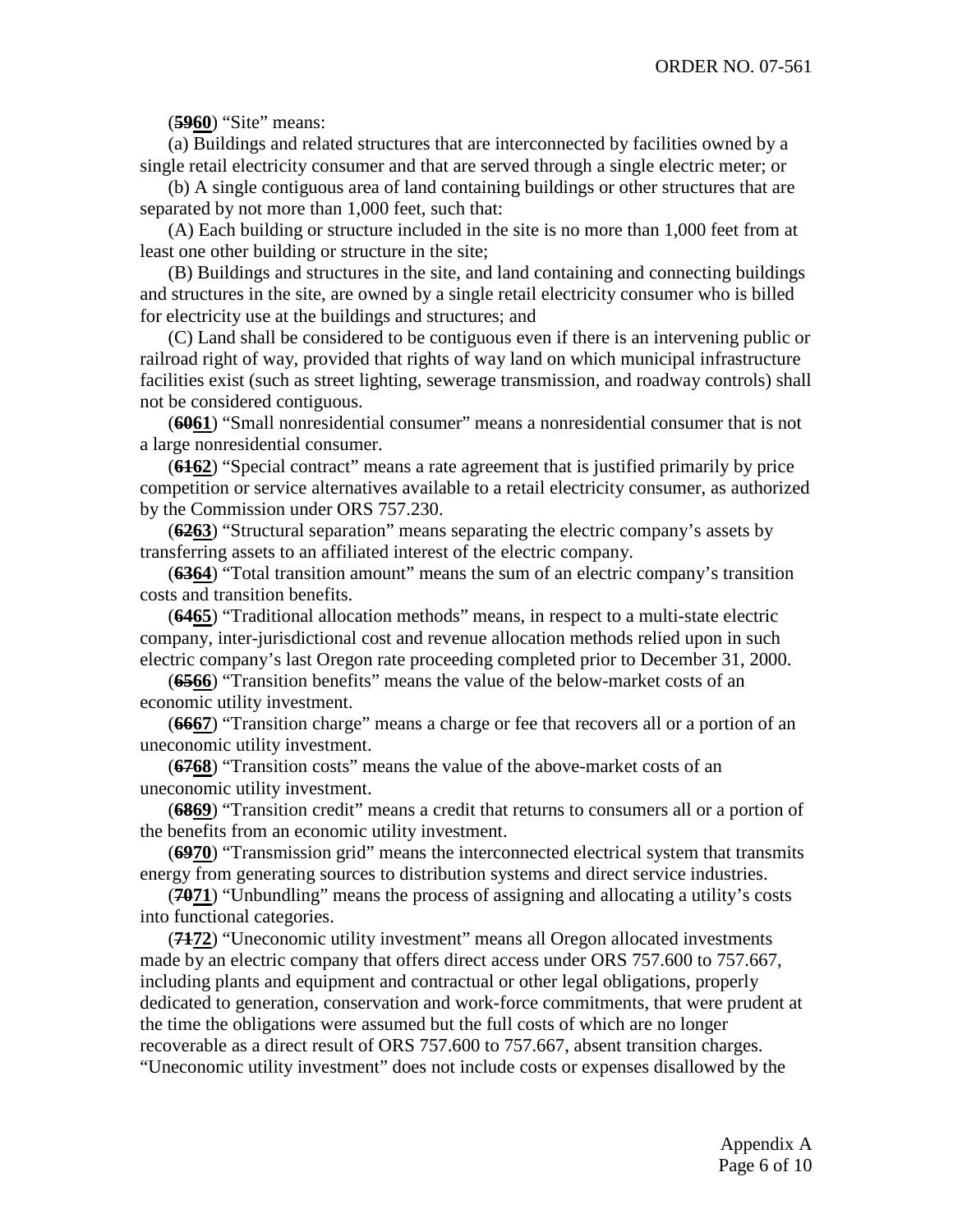Commission in a prudence review or other proceeding, to the extent of such disallowance and does not include fines or penalties as authorized by state or federal law.

#### Stat. Auth.: ORS Ch. 183, 756 & 757

Stat. Implemented: ORS 756.040 & 757.600 to 757.667

Hist.: PUC 17-2000, f. & cert. ef. 9-29-00 (Order No. 00-596); PUC 2-2001, f. & ef. 1-5- 01 (Order No. 01-073); PUC 21-2001 (Temp), f. & cert. ef. 9-11-01 (Order No. 01-788); PUC 23-2001, f. & ef. 10-11-01 (Order No. 01-839); PUC 23-2001, f. & ef. 12-13-01 (Errata Order No. 01-1047); PUC 5-2002, f. & cert. ef. 2-8-02 (Order No. 02-053); PUC 11-2002, f. & ef. 3-8-02 (Order No. 02-135); PUC 18-2002, f. & cert. ef. 10-17-02 (Order No. 02-702); PUC 18-2002, f. & ef. 10-17-02 (Order No. 02-702); PUC 13-2004, f. & ef. 8-31-04 (Order No. 04-483); PUC 7-2005, f. & ef. 11-30-05 (Order No. 05-1229); PUC 6-2006, f. & ef. 5-10-06 (Order No. 06-225)

### **860-038-0480**

### **Public Purposes**

(1) Each electric company that offers direct access to its retail electricity consumers and each electricity service supplier that provides electricity services to direct access consumers in the electric company's service territory will collect a public purpose charge from its retail electricity consumers **for 10 years beginning on the date direct access is first offereduntil January 1, 2026**.

(2) Except as provided in section (6) of this rule, electric companies and electricity service suppliers will bill and collect from each of their retail electricity consumers a public purpose charge equal to 3 percent of the total revenues billed to those consumers for electricity services, distribution, ancillary services, metering and billing, transition charges, and other types of costs that were included in electric rates on July 23, 1999.

(3) The electricity service suppliers will remit monthly to each electric company the public purpose charges they collect from the customers of each electric company.

(4) The electricity service suppliers will remit monthly the public purpose charges collected from direct service industrial consumers they serve to the electric company in whose service territory the direct service industrial site is located.

(5) The electric company whose territory abuts the greatest percentage of the site of an aluminum plant that averages more than 100 average megawatts of electricity use per year will collect monthly from the aluminum company a public purpose charge. The aluminum company will remit to the appropriate electric company a public purpose charge equal to 1 percent of the total revenue from the sale of electricity services to the aluminum plant from any source. Annually, the aluminum company will submit to the electric company an affidavit from a certified public accountant verifying that the costs for electricity services at the site of the aluminum plant and the remittance of the public purpose charges are accurate for the previous calendar year

(6) A retail electricity consumer, including an aluminum plant as described in section (5) of this rule, may receive credits against its public purpose charges for qualifying expenditures incurred for new energy conservation and the above-market costs of new renewable energy resources at any site if the following qualifications for becoming a selfdirecting consumer are met: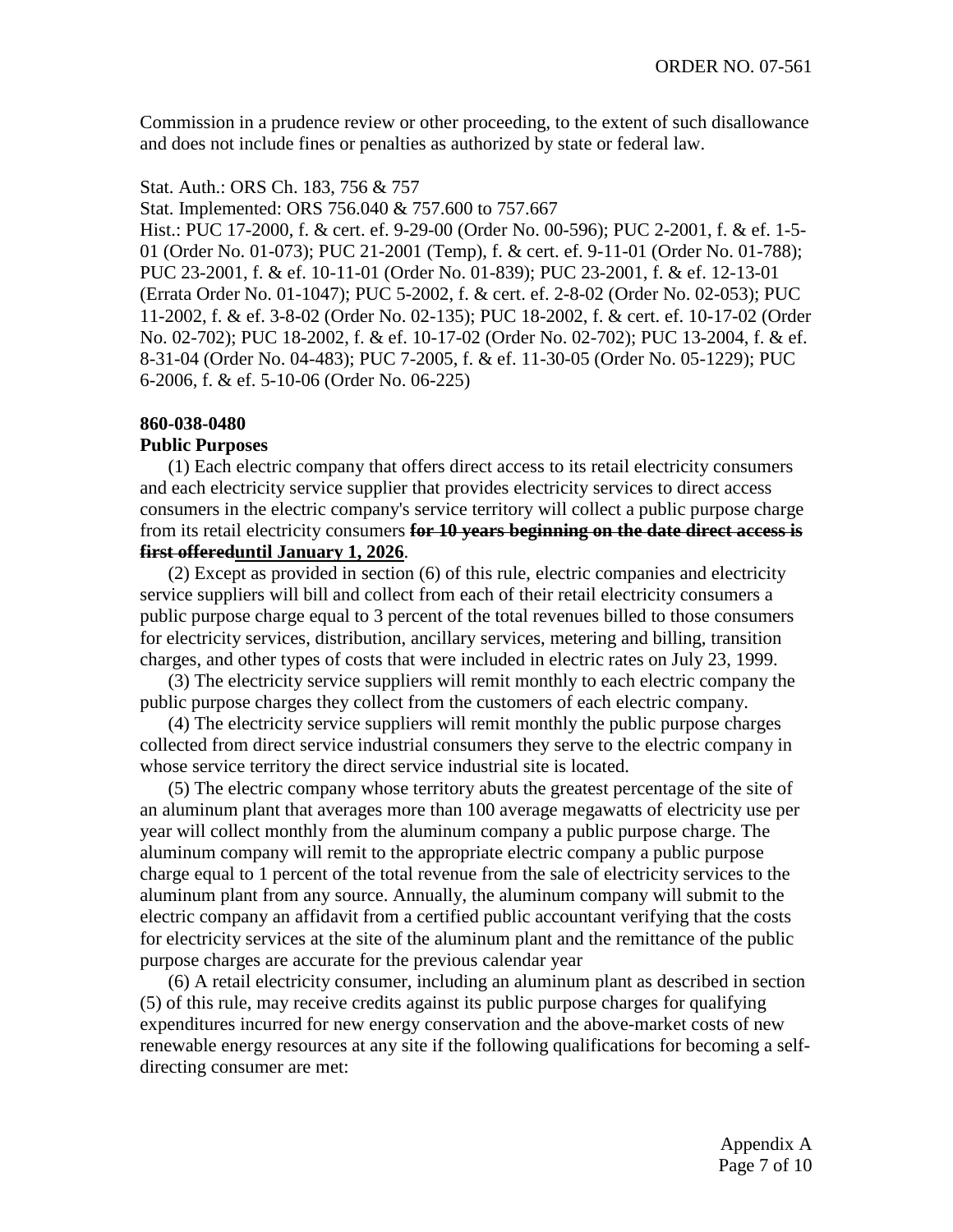(a) The consumer has used more than one average megawatt of electricity at any such site in the prior calendar year; and

(b) The consumer has received final certification from the Oregon Department of Energy for expenditures for new energy conservation and/or new renewable energy resources.

(7) Self-directing consumers may not claim a public purpose credit for energy conservation measures that were started prior to July 23, 1999. For energy conservation measures that were started on or after July 23, 1999, but prior to the implementation of direct access, a self-directing consumer may claim a public purpose credit if either of the following conditions is met:

(a) The energy conservation measure did not receive funding from an electric company conservation program and was certified by the Oregon Department of Energy after July 23, 1999; or

(b) The energy conservation measure did receive funding from an electric company conservation program and was certified by the Oregon Department of Energy after July 23, 1999, but the self-directing consumer repaid the amount of such funding (cost of audit and incentives plus interest) no later than 90 days following the implementation of direct access; provided that, a self-directing consumer shall not be required to repay the amount of any energy conservation audit related to a conservation measure if the audit was completed prior to January 1, 2000. The cost of an audit that identifies multiple energy conservation measures shall be prorated among such measures.

(c) For purposes of this subsection, "started" means that a contract has been executed to install or implement an energy conservation measure.

(8) The Oregon Department of Energy will establish specific rules and procedures that are consistent with these rules for qualifying a self-directing consumer's expenditures.

(9) The electric company will apply the self-direction credit, determined by the Oregon Department of Energy, toward the consumer's public purpose obligation.

(10) Each electric company will establish five separate accounts for the public purpose charges to be funded from its collections of public purpose charges as follows:

(a) Energy conservation in schools;

(b) New cost-effective local energy conservation and new market transformation;

(c) Above-market costs of new renewable energy resources;

(d) New low-income weatherization; and

(e) Construction and rehabilitation of low-income housing.

(11) Each electric company will allocate the public purpose funds it collects (billed less uncollectible amounts) from electricity service suppliers and consumers to the five public purpose accounts as follows:

(a) Energy conservation in schools -- 10.0 percent;

(b) Local and market transformation conservation -- 56.7 percent;

(c) **Above market costs of new rR**enewable energy resources -- 17.1 percent;

(d) Low-income weatherization -- 11.7 percent; and

(e) Low-income housing -- 4.5 percent.

(12) Each electric company will adjust the accounts for the credits returned to selfdirecting customers for conservation or renewable resource expenditures certified by the Oregon Department of Energy.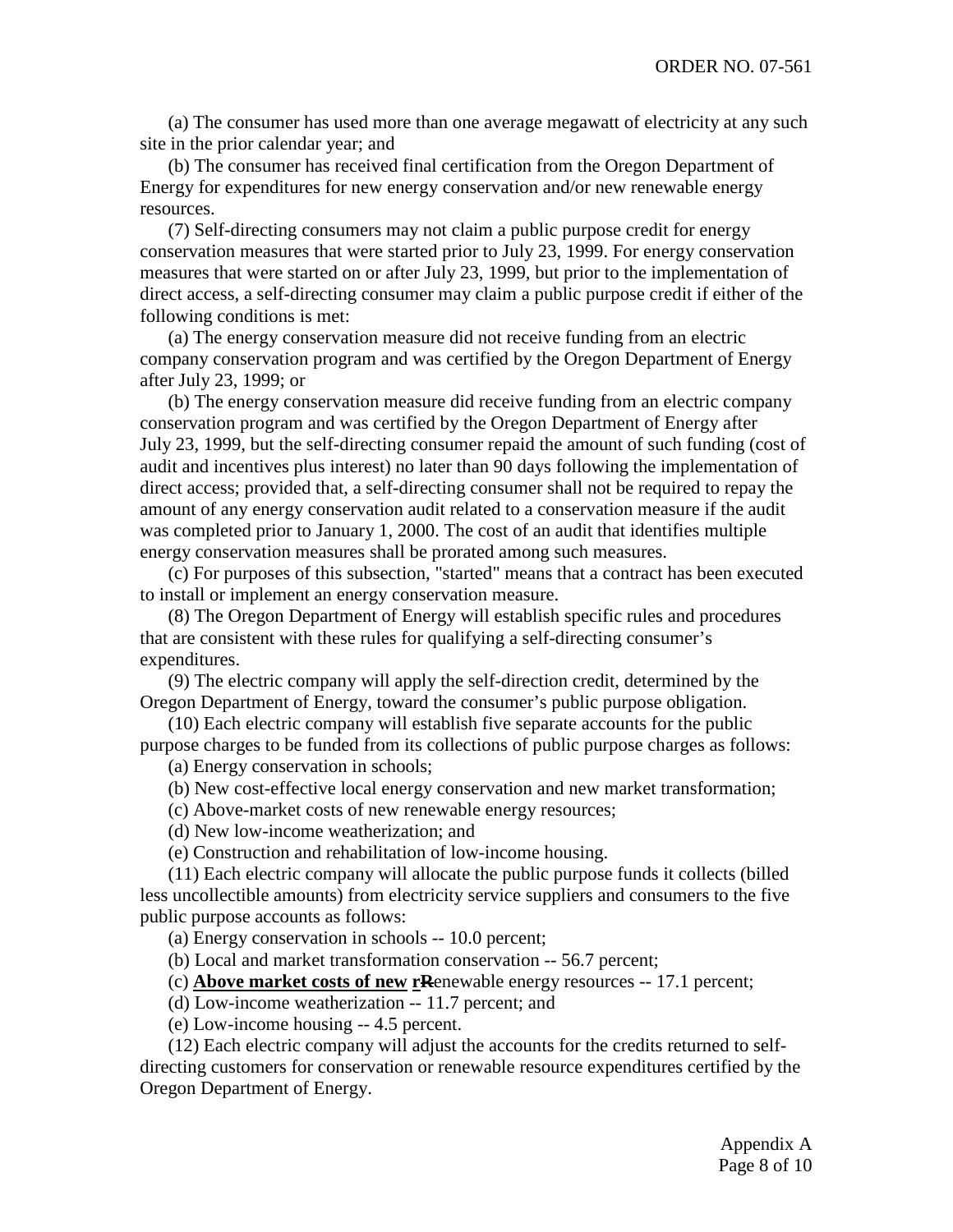(13) Each electric company will distribute funds from the public purpose accounts at least monthly as follows:

(a) The funds for conservation in schools to the education service districts located in its service territory;

(b) The funds for local and market transformation conservation as directed by the Commission;

(c) The funds for renewable energy resources as directed by the Commission;

(d) The funds for low-income weatherization to the Housing and Community Services Department; and

(e) The funds for low-income housing to the Housing and Community Services Department Revolving Account.

(14) Each electric company will determine by January 1 of each year the allocation of public purpose funds for schools to the Education Service Districts according to the following methodology:

(a) From the Department of Education, collect current total weighted average daily membership (ADMw) as defined in ORS 327.013 and average daily membership (ADM) for each Education Service District that contains schools served by the electric company;

(b) For each of the Education Service Districts, compute the ratio of ADM in schools served by the electric company to total ADM;

(c) For each Education Service District, multiply its total ADMw by the ratio of ADM in schools served by the electric company to total ADM. The result is an estimate of ADMw in schools served by the electric company;

(d) Add the estimates of ADMw for each Education Service District; and

(e) Compute the percentage of the total ADMw represented by each Education Service District. These are the percentages that will be used to allocate the public purpose funds for schools to Education Service Districts for the 12-month period with the exception of 2002 where the funds will be allocated for a 10-month period beginning March 1, 2002. After 2002, the 12-month period will begin on January 1 of each year.

(15) The electric company may be reimbursed for the reasonable administrative costs it incurs to collect and distribute the public purpose funds. Those administrative costs will be deducted from the total amount of public purpose funds collected by the electric company before the funds are allocated to the five public purpose accounts. The electric company will also pay from the total public purpose funds collected or from a specific fund any other administrative costs the Commission directs to be paid for implementation of the public purpose requirements. The entities responsible for administering the public purpose funds will pay for their costs of implementing the public purpose requirements from the public purpose funds they receive from the electric company.

(16) The electric companies and the administrators of the public purpose funds will collect sufficient information so that biennial reports can be made to the Legislature on what has been accomplished with the public purpose funds and how those funds have benefited the consumers of each electric company. Specifically, information must be collected so that the reporting requirements of ORS 757.617 can be fulfilled.

(a) Each electric company must report the total funds collected by source (that is, electric company customers, electricity service suppliers and self-directing consumers) for public purposes, the amounts distributed to the administrators of each public purpose fund, and its administrative costs;